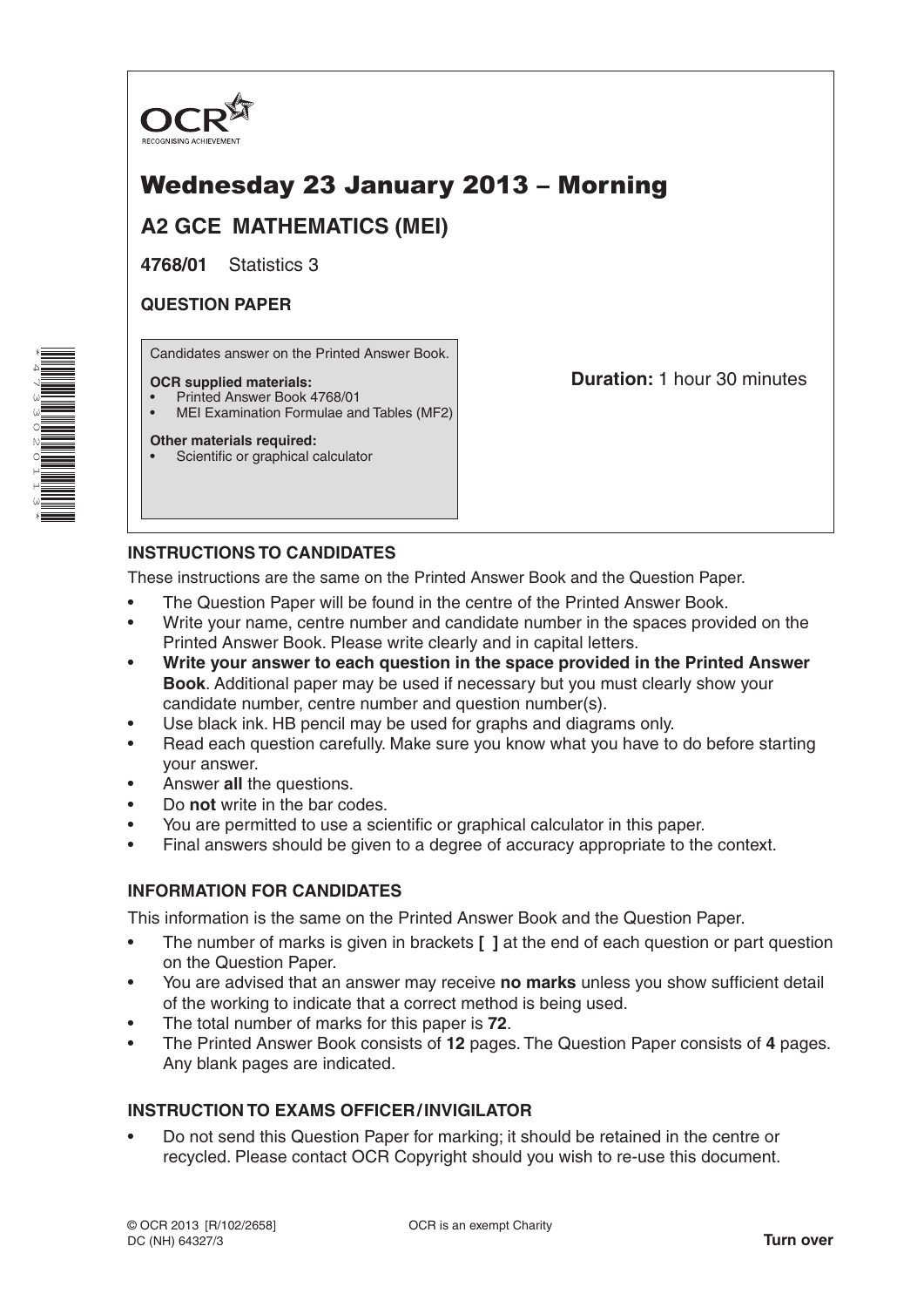**1**  A certain industrial process requires a supply of water. It has been found that, for best results, the mean water pressure in suitable units should be 7.8. The water pressure is monitored by taking measurements at regular intervals. On a particular day, a random sample of the measurements is as follows.

7.50 7.64 7.68 7.51 7.70 7.85 7.34 7.72 7.74

These data are to be used to carry out a hypothesis test concerning the mean water pressure.

| (i) Why is a test based on the Normal distribution not appropriate in this case?                                                       | $\lceil 2 \rceil$ |
|----------------------------------------------------------------------------------------------------------------------------------------|-------------------|
| (ii) What distributional assumption is needed for a test based on the $t$ distribution?                                                | $[1]$             |
| (iii) Carry out a t test, with a 2% level of significance, to see whether it is reasonable to assume that the<br>mean pressure is 7.8. | 191               |
| (iv) Explain what is meant by a 95% confidence interval.                                                                               | $\lceil 2 \rceil$ |
| (v) Find a 95% confidence interval for the actual mean water pressure.                                                                 |                   |

**2**  A particular species of reed that grows up to 2 metres in length is used for thatching. The lengths in metres of the reeds when harvested are modelled by the random variable *X* which has the following probability density function,  $f(x)$ .

$$
f(x) = \begin{cases} \frac{3}{16} & (4x - x^2) \\ 0 & \text{elsewhere} \end{cases}
$$

- **(i)** Sketch  $f(x)$ . **[3]**
- (ii) Show that  $E(X) = \frac{5}{4}$  and find the standard deviation of the lengths of the harvested reeds. **[8]** 
	- **(iii)** Find the standard error of the mean length for a random sample of 100 reeds. **[2]**

Once the harvested reeds have been collected, any that are shorter than 1 metre are discarded.

- **(iv)** Find the proportion of reeds that should be discarded according to the model. **[2]**
- **(v)** Reeds are harvested from a large area which is divided into several reed beds. A sample of the harvested reeds is required for quality control. How might the method of cluster sampling be used to obtain it? **[3]**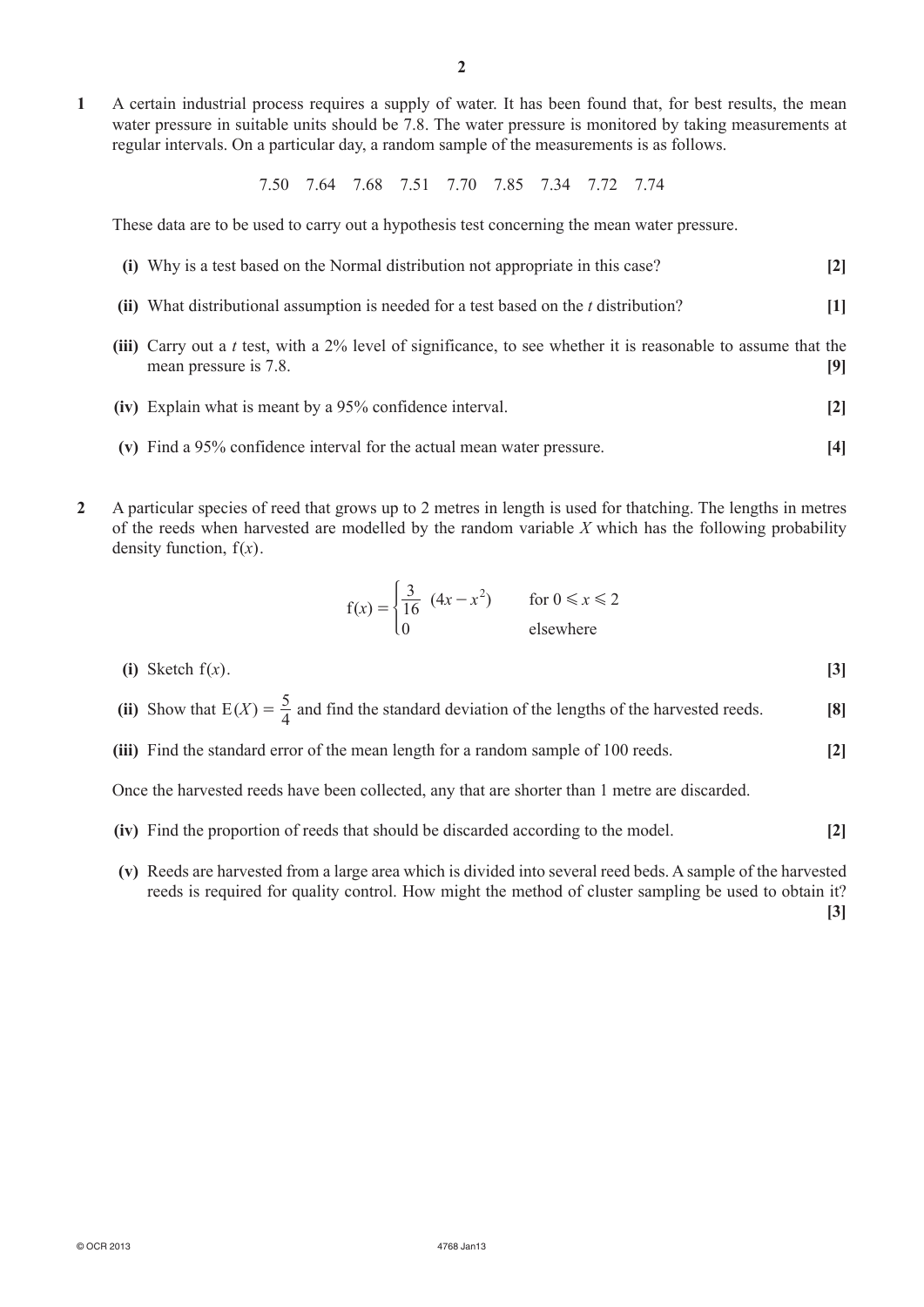**3**  In the manufacture of child car seats, a resin made up of three ingredients is used. The ingredients are two polymers and an impact modifier. The resin is prepared in batches. Each ingredient is supplied by a separate feeder and the amount supplied to each batch, in kg, is assumed to be Normally distributed with mean and standard deviation as shown in the table below. The three feeders are also assumed to operate independently of each other.

|                 | Mean | Standard deviation |
|-----------------|------|--------------------|
| Polymer 1       | 2025 | 44.6               |
| Polymer 2       | 1565 | 21.8               |
| Impact modifier | 1410 | 33.8               |

- **(i)** Find the probability that, in a randomly chosen batch of resin, there is no more than 2100 kg of polymer 1. **[3]**
- **(ii)** Find the probability that, in a randomly chosen batch of resin, the amount of polymer 1 exceeds the amount of polymer 2 by at least 400kg. **[4]**
- **(iii)** Find the value of *b* such that the total amount of the ingredients in a randomly chosen batch exceeds *b* kg 95% of the time. **[4]**
- **(iv)** Polymer 1 costs £1.20 per kg, polymer 2 costs £1.30 per kg and the impact modifier costs £0.80 per kg. Find the mean and variance of the total cost of a batch of resin. **[3]**
- **(v)**  Each batch of resin is used to make a large number of car seats from which a random sample of 50 seats is selected in order that the tensile strength (in suitable units) of the resin can be measured. From one such sample, the 99% confidence interval for the true mean tensile strength of the resin in that batch was calculated as (123.72, 127.38). Find the mean and standard deviation of the sample. **[4]**

**[Question 4 is printed overleaf.]**